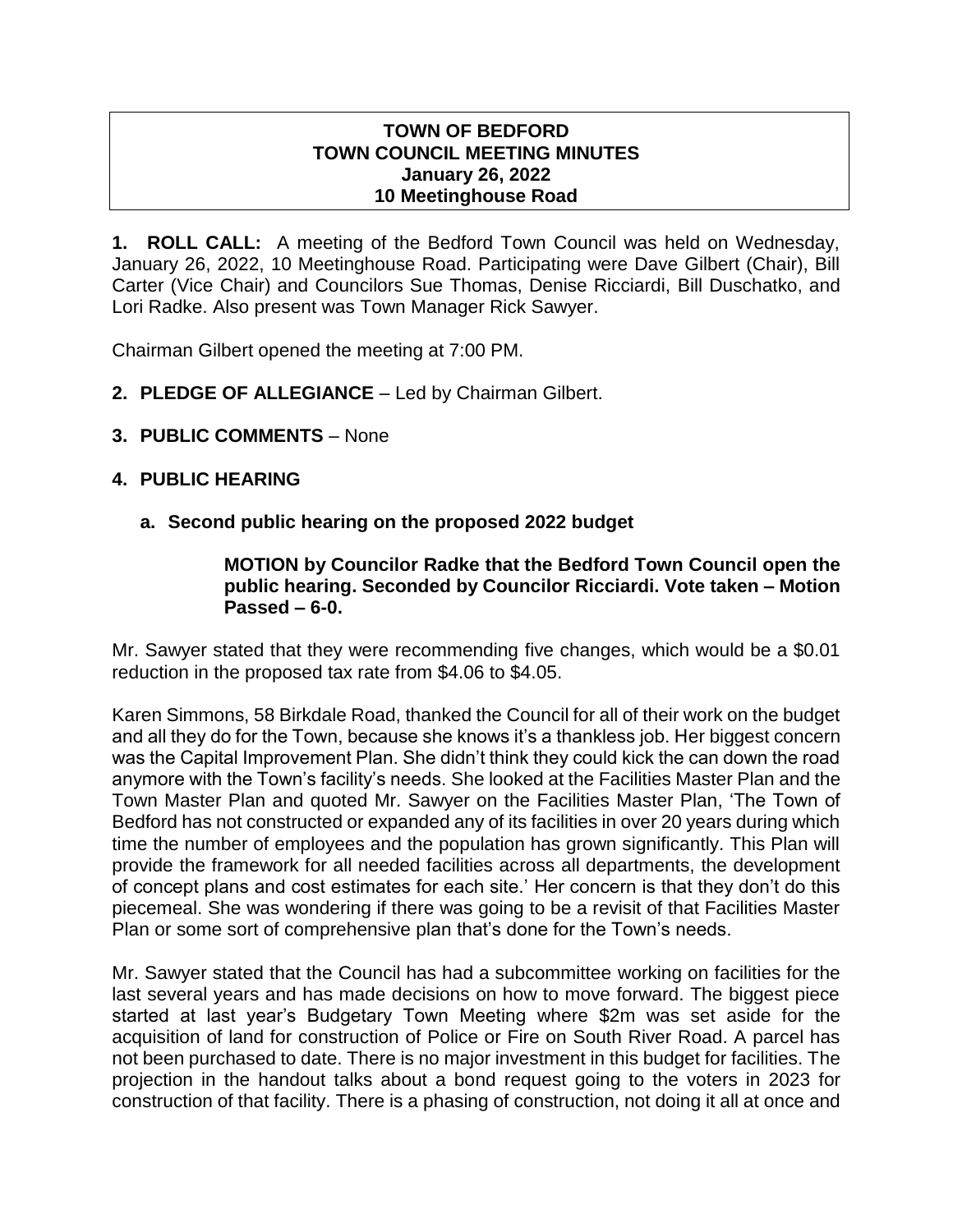not asking for one large bond. That's where the Council stands on how to move forward. It will likely be Police and Fire in the first phase, which would include remodeling the existing Safety Complex to move some departments into there. Then eventually the Town Office Building, Library, and Highway Garage coming next.

Councilor Radke gave an analogy between the road bond and a facilities bond and it would be the same. Chairman Gilbert stated that that's the way they are looking at it and that's the plan they are trying to get to; a phased in approach.

Ms. Simmons understood that it had to be done in phases, but thought the whole thing has to be planned for as one thing.

Chairman Gilbert stated that last year was a tough year, because of COVID; they had a lot of problems getting things like appraisals or anything moving quickly. They are at the point now to get things rolling. They won't be able to put a bond issue together until 2023. There are a lot of things that have to happen between now and then with planning, engineering, etc. The biggest issue they saw was the Police Station was inadequate for what they need and the Fire Department needs more space. They are going to address all of those needs. It's been a long drawn out process this year.

Ms. Simmons mentioned the wages and salaries and the new positions that were being asked for, specifically the 2½ admin positions. One for Strategic Initiatives Director and Assistant Town Manager. In addition to the salary and benefits for that position there is also a request for \$38k to create a new office space. There is a request for a full-time Accreditation Manager for the Police and also a part-time HR assistant. She was wondering if they had looked at the NH Annual Municipal Survey for Wages and Salaries to see if Bedford is comparable with wages and salaries as well as staffing; the number of positions in each department. That would be a benchmark.

Mr. Sawyer stated that every time there's a position proposed the Department Head includes an analysis that is provided to the Council on why the position is needed. They also come with a comparison to other like communities. Some positions work out well for doing that and a little bit harder on some others. Every year they look at the salary surveys from NHMA and they also do direct surveys with like communities. The Council votes every year to increase or decrease on the non-union wages across the board. They do compare themselves to NHMA survey as well as directed surveys for both things.

Ms. Simmons stated that knows people who are struggling to hold onto their homes, because they can't pay the taxes. They are on fixed incomes. She asked them all to remember that when they think about how much they really need the things that are in the budget. Her other point was to look at the revenue side of the equation. She was wondering the last time an analysis was done of the user fees that are being charged in Bedford. She referred to the Planning Board meeting where she had comments about the way the impact fees were being charged. There are impact fees that are being assessed on new residential construction only for School and Recreation only, not any of the other things that these folks would use. She stated that there was a nursing home in Town that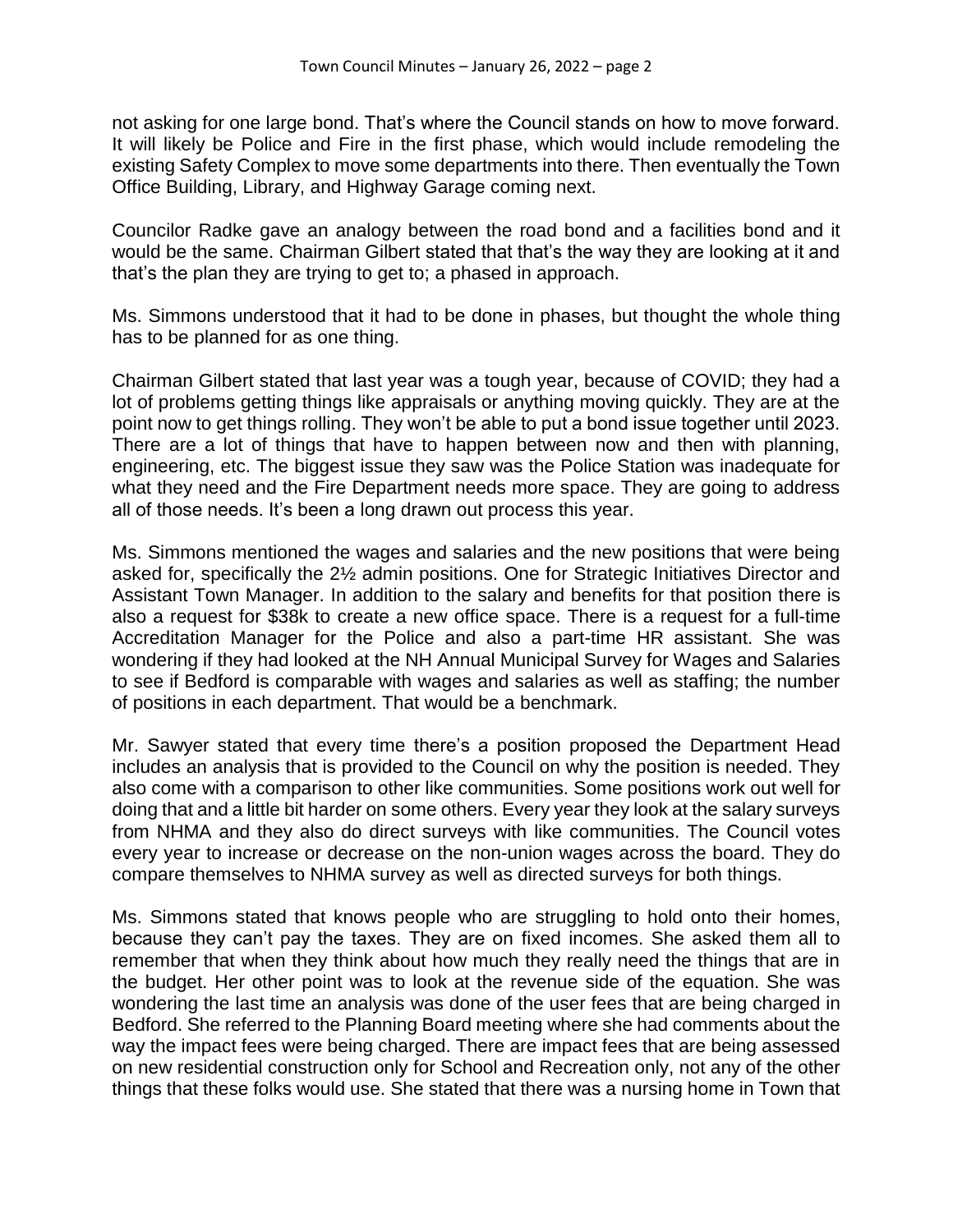is a 5013C, which means they don't have to pay any property taxes. That facility has put a tremendous burden on the Police and Fire departments. They have not, as a facility, put anything towards those Police and Fire expenses such as training and equipment, specifically for that type of facility. She wanted to know if they could look at it again, because she didn't see the equity there.

Mr. Sawyer stated that impact fees per State law can only be assessed for the expansion of capital needs, so they can't be used for things like training and staffing. They have to have a direct nexus to the need. Once they identify that they are going to build a Police station or Fire station that would be the time to assess as to whether they could assign an impact fee to residential and commercial users to help pay for a Police station or a Library expansion. Because they haven't identified any they couldn't legally put an impact fee in place for those, because they don't know what they are collecting for and State law requires that they must spend those fees within six years or the money has to be returned to the people who paid those fees. The Town has had School impact fees and Recreation impact fees for a long time, because those were clearly identified needs because of residential construction causing the need to expand the schools; build a high school, build a middle school, and build more ball fields. The School impact fees have been used for the last decade to pay off the debt service for the high school and middle school. The Recreation impact fees were used most recently to help offset the cost of the reconstruction of Sportsman Field for the ability to be able to play on that longer into the season and the end of the year. They've extended the use of that; that's a capital expense that can be used with impact fees. More impact fees could be looked at once a decision is made on what it is they are going to build. Regarding the retirement home that was brought up, they have an agreement with the Town Council to pay a PILOT, Payment in Lieu of Taxes, where they pay their entire portion of the Town tax rate, so they are paying for the Fire, Personnel and all of the administrative services. They are fully paying their Town portion. What they don't pay is the School taxes, because technically they don't have an impact on the School system.

Ms. Simmons stated that it was her understanding that those payments they were making were 100% voluntary.

Mr. Sawyer stated that they are, but they have an agreement that continues indefinitely with the Town to do that. They would have to get a release from the Council to stop paying those. He had no indication that they had any desire to stop paying those fees.

Ms. Simmons stated that her frustration with the whole thing and the process was that down the road they could start to charge for that. She's been in the Town for 25 years and she's been paying for this stuff. She asked that they give it some thought and see if there was anything they could do to break the cycle.

Mr. Sawyer stated that no residents have been paying for new buildings that they haven't put any money towards building yet. Impact fees could be used to offset those taxes that residents will pay when something new comes to Town.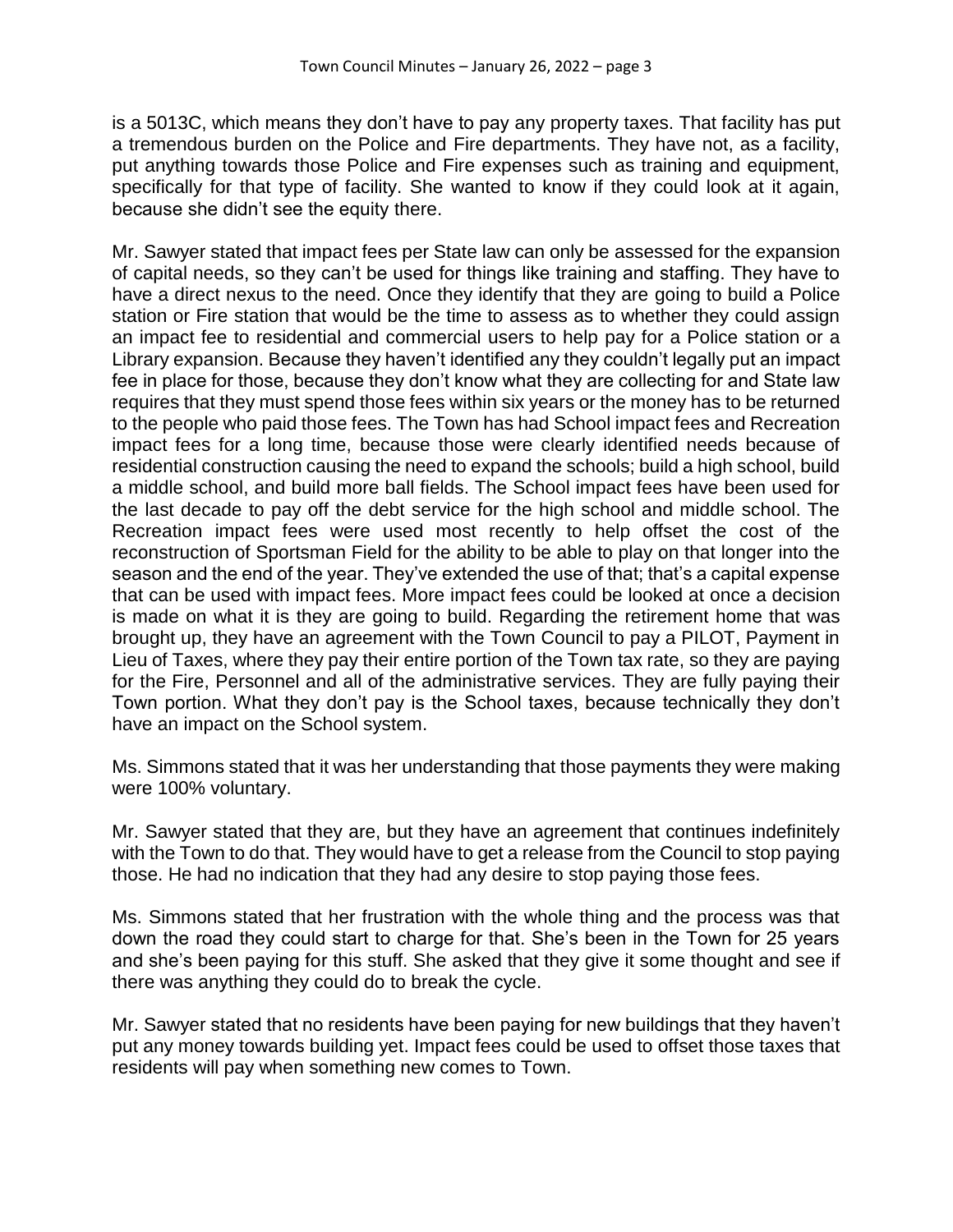Ms. Simmons stated that her issue was, as that report says, they haven't built any new Town facilities in 20 years. She helped pay for that new high school, middle school, etc. She didn't even have any kids, but the whole system seemed convoluted to her.

Councilor Thomas stated that quite a bit of impact fees were used to offset the building of those buildings. Anything that still comes in can be used. The bond is still being paid by all of us. They are still using those impact fees, because there was a building planned. When you only have six years to pay out something, it's a process to buy the land and plan the building, and get the bond passed.

Chairman Gilbert stated that that's kind of the process that's going to happen when they go after building anything. He's been here 25 years and the last building the Town built was the Library in 1996.

## **MOTION by Councilor Thomas that the Bedford Town Council close the public hearing. Seconded by Councilor Carter. Vote taken – Motion Passed – 6-0.**

Mr. Sawyer stated that the proposed Motion #1 would address the five items that they can go over. The 2nd Motion would be for the creation of the Capital Reserve warrant article. The 3<sup>rd</sup> Motion is for the general budget warrant article for everything else. Together they total \$38,314,652 assuming they make the changes as proposed. Any other changes they will get a new number.

Councilor Carter wanted to know what the fund balance was now once they take out the \$1.25m that is scheduled to be coming out. Ms. Penny stated that she estimates that to be about 13% in 2022 at the end if everything goes according to plan.

Councilor Carter stated that the wanted to make some adjustments when it came to the personnel line.

## **MOTION by Councilor Carter to eliminate the Director of Strategic Initiatives and all the associated building going along with that. Seconded by Councilor Radke.**

Chairman Gilbert wanted to know why he wanted to do that. Councilor Carter stated that he didn't think they could bring forward five positions this year to the taxpayers of Bedford.

Councilor Duschatko wanted to know if it would be more appropriate to talk about all new positions rather than do them one at a time.

Councilor Carter withdrew his motion.

**MOTION by Councilor Carter to eliminate the Director of Strategic Initiatives, Police CALEA manager, and the part-time Human Resources Assistant.**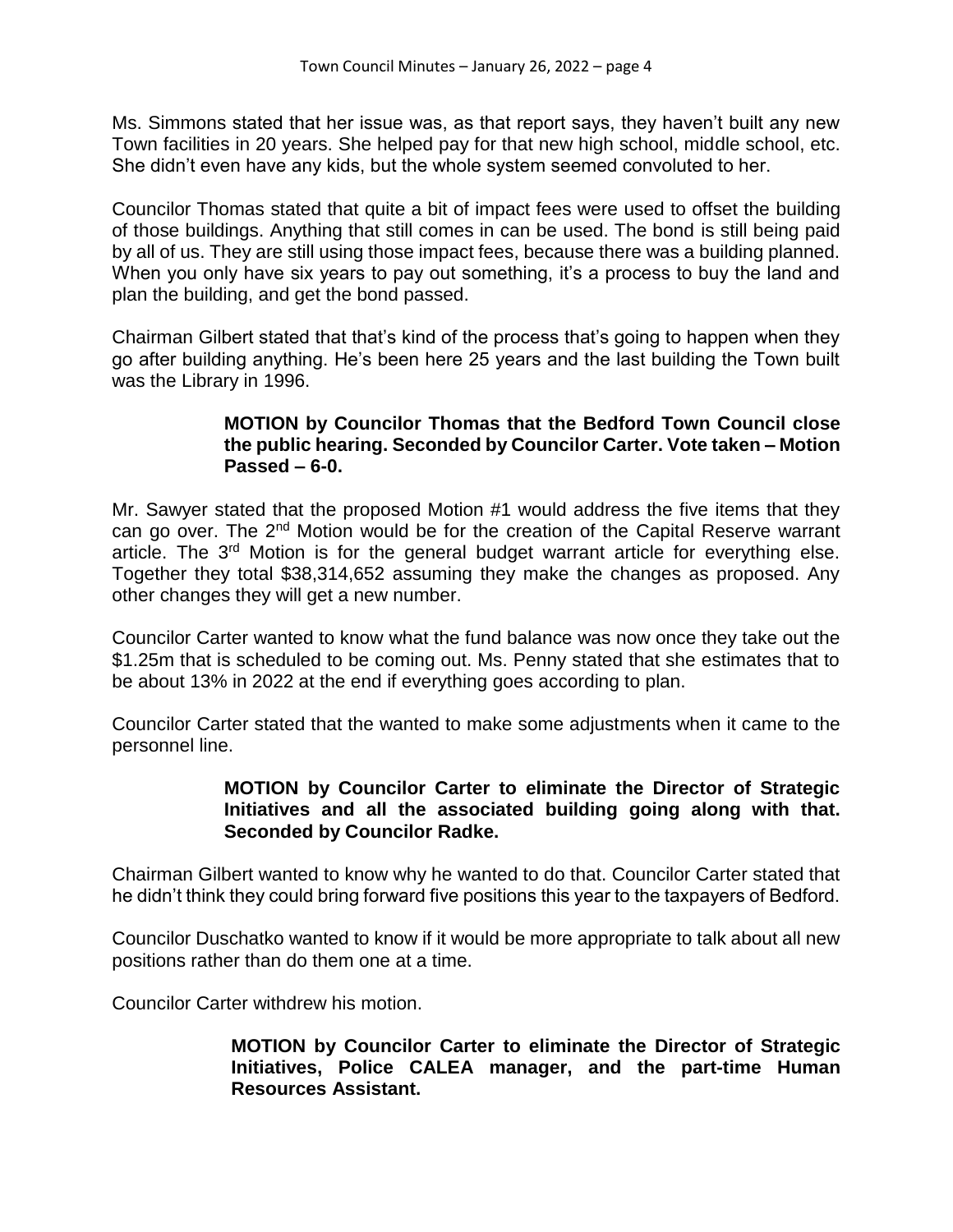Councilor Carter stated that that's his motion.

Councilor Radke wanted to know if he was proposing to leave in the two Fire positions and the Police Detective. Councilor Carter stated that they leave in the one Detective and the Two Firefighter/EMT's.

Councilor Duschatko wanted to know if he could amend that. Councilor Radke stated that it's not really a motion. They took the motion off the floor so now it's just discussion.

Councilor Duschatko wanted to add the removal of the part-time Town Clerk. Councilor Thomas wanted to clarify that that's not a new position, just one that hasn't been filled. Ms. Penny stated that that positon is already in the budget. The Town Clerk asked for some increased hours.

Sally Kellar stated that the former Deputy Town Clerk was able to come in seasonally for the elections and was available on the fly. She didn't know if moving forward to find someone to help them would be that easy. She thought that potentially having someone with more part-time hours it would be more enticing for them to work. A lot of other towns our size have more help in the Town Clerk's department, whereas is mostly just her and if she is not around then there is no one to service the residents when she is away from the office. She thought having a part-time person might help them. She took a look at the difference in hours if they kept it as is versus having a part-time person. Ms. Penny stated that if they were to disregard her request to increase the hours, they could reduce the budget by \$8,741, to arrive at the hours that she needs for the remaining elections in 2022. Ms. Kellar stated that three months out of the year, because they have three elections this year, the Deputy Town Clerk was in the office working with her. As soon as the absentee ballots are delivered, everybody is coming to get their ballots. With the increased requests for absentee ballots, she didn't know how long that was going to take place. It would be beneficial to have someone besides just her in the office for the month prior to an election taking place. That's where a lot of the hours come from. There are some years where they only have one election. She put together the numbers of how many hours leaving it as is would probably come out to be. Chairman Gilbert stated that it's not an additional position it's just more hours for a part-time position that they already have. Councilor Radke wanted to know if they had received any interest yet or gone out yet to look. Ms. Kellar stated that she hadn't gone out yet, because she didn't know what she could offer. Councilor Radke clarified that it's not an additional person, it's just additional hours during election times. Mr. Sawyer stated that the request was for 20 hours a week every week. The amendment if they were to accept that would change it from 1,040 hours to 634 hours for the year. Ms. Kellar stated that some of the hours that were budgeted in the past for the Deputy Town Clerk, to have someone in there part-time would a lot easier if she were to go to a conference or to a training for Town Clerks. That's another time away from the office and no Town Clerk representation when she's not there. Councilor Radke wanted to know if they were still looking into having the window clerks do vital records. Mr. Sawyer stated that they have not put the extra demand of vital records on their brand new window clerks as of yet. He thought it was something they could add to their skill set once they are here for some time. They could be a back-up,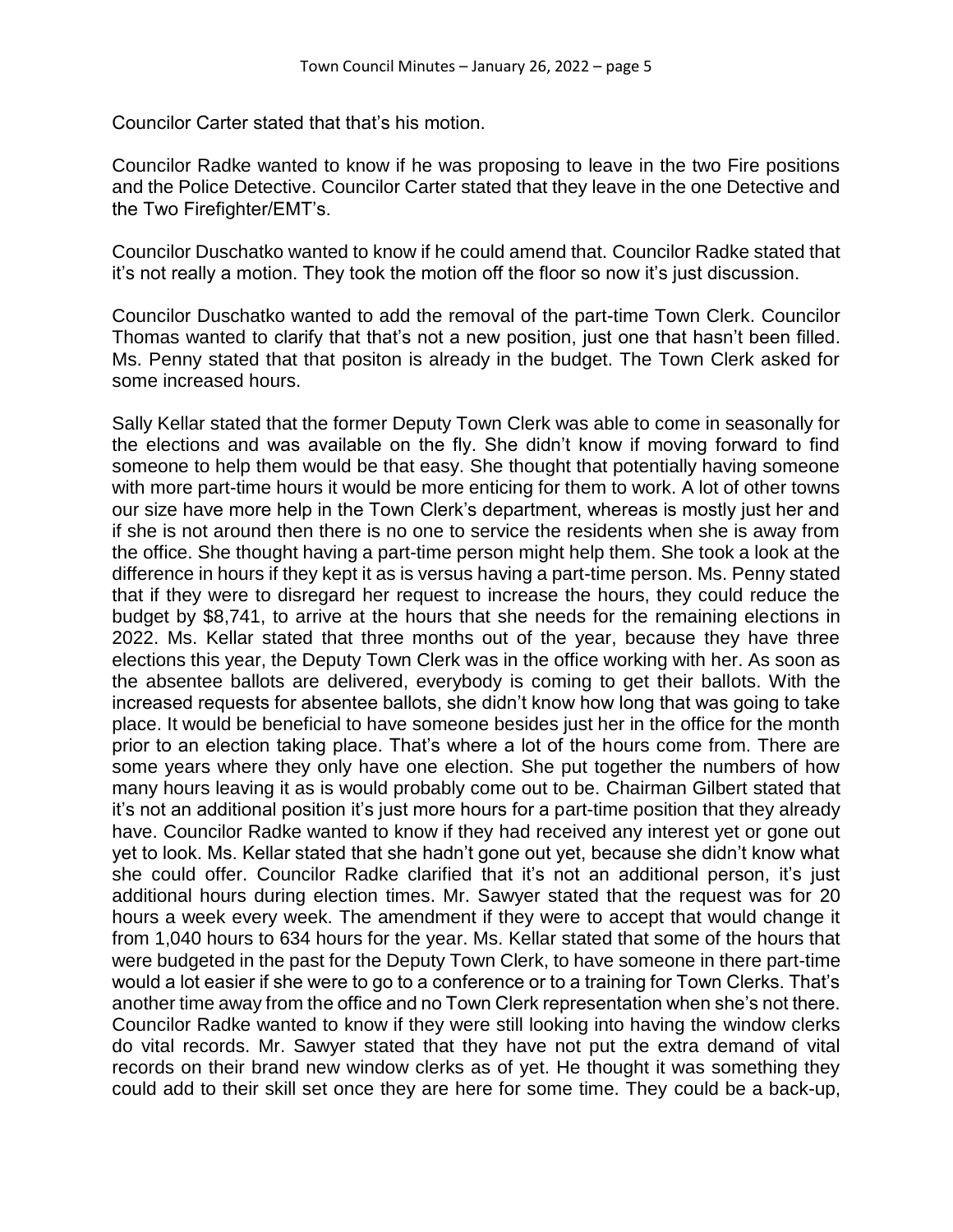but the Town Clerk has to be the primary vital records clerk in the community. Councilor Radke stated that if there is no one there to do the vitals, it's not the end of the world. People have to understand that. She wanted to know if 654 hours would be enough for the elections. Ms. Kellar responded yes. Councilor Radke stated that you can go to any city or town clerk to get vitals. They can go to surrounding towns. The need to have somebody sit in the office and wait when it's not really needed is something they should consider. They can go elsewhere.

Councilor Duschatko stated that he read through a thorough job description for the CALEA manager position and discovered he didn't have a clear understanding of the position. He thought there was more to the job than just a clerk. He talked about a new Police facility and thought there should be a close coordination and communication among the whole aspects of the certification process. He thought it was a great opportunity to rethink their administration approaches and what they are trying to do. He would like to move the total one year costs of \$62,004.98 for the accreditation manager into Unallocated Reserve while they consider the benefits and roles of that position. It keeps it open without any particular commitments onto styles of people or specific personnel. He mentioned the Director of Strategic Initiatives and how it was similar to the CALEA manager. They are both very project oriented and some of those projects overlap. He believed that under Town Manager Sawyer's ideas was that some responsibility be shifted and the responsibility for the IT Department should be shifted from the Police Department to the office of Strategic Initiatives along with oversight and running of the Recreation Department and a few other areas that fall between the cracks in the organizational structure. He would like to leave it as an unfilled position and move the appropriate amount of money into Unallocated Reserve on the same basis he described for the accreditations manager.

Chairman Gilbert added that with the Director of Strategic Initiatives position, he didn't think they needed the building costs. He thought they could work around what they have and not build a new office. Councilor Thomas agreed that if that position stayed in she would going to have that removed.

Ms. Penny stated for the two positions combined, the \$62,004.98 plus the \$114,242 for the Director of Strategic Initiatives, less the \$38k for building, she gets \$138,247 going into Unallocated Reserve. Mr. Sawyer stated that if they want to move everything but the facility portion, it would be \$76,242.20 for the Director of Strategic Initiatives.

### **MOTION by Councilor Duschatko that the Bedford Town Council move \$62,004.98 for the CALEA Manager and \$76,242.20 for the Director of Strategic Initiatives, without the \$38k for building costs, for a total combined of \$138,247 into Unallocated Reserve. Seconded by Councilor Radke.**

Councilor Radke was confused on what that means. She wanted to clarify that Councilor Duschatko wants to put the money away and look at everything and then hire someone, because she was confused. She didn't understand how it was going to work.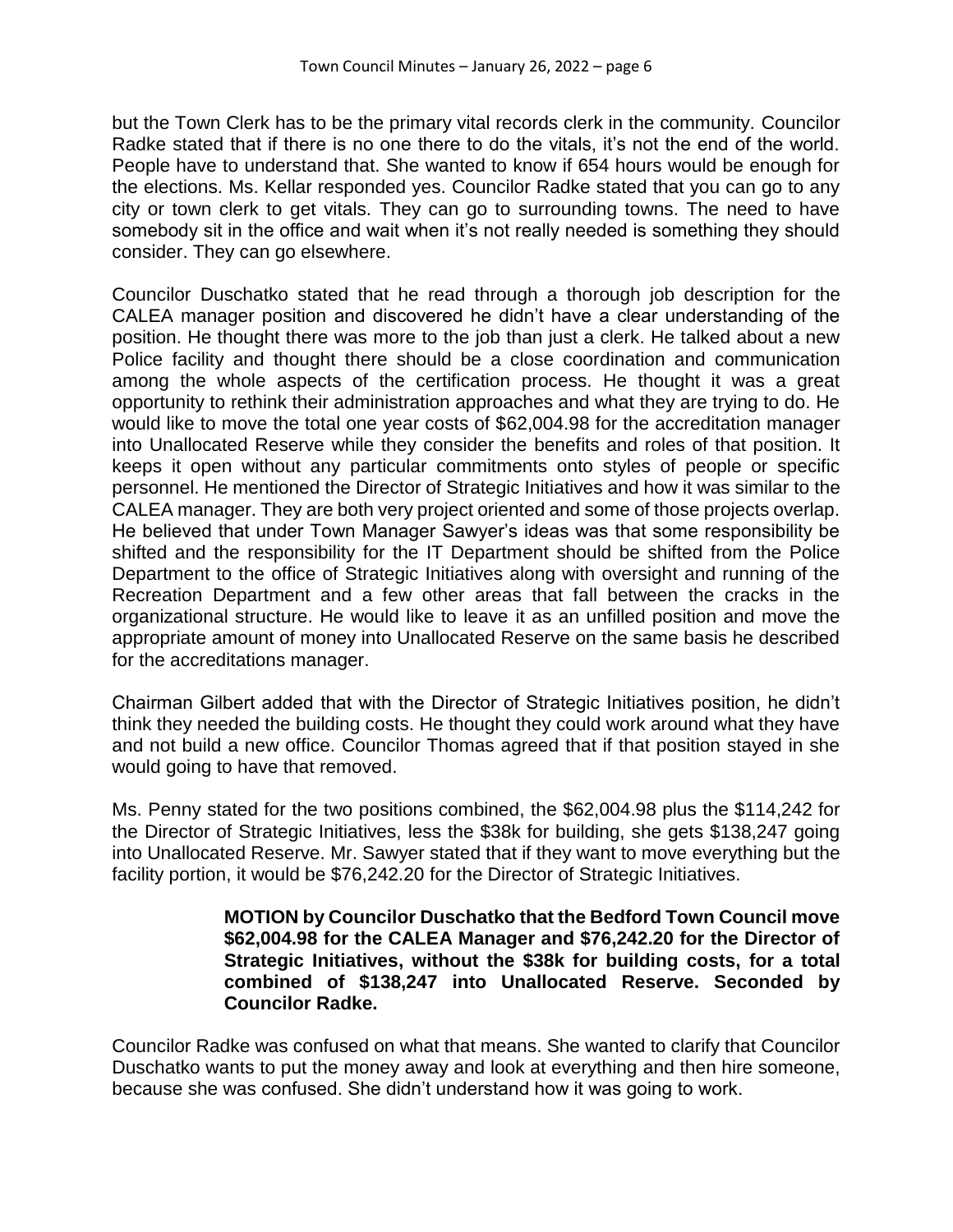Councilor Duschatko explained that he thought they needed a thorough review of where they are going on the personnel stuff and the long-term impacts of this, which is one of the reasons he had a request to look at a 3-year budget. That starts putting them into what they want to be in two or three years. He thought they could spend a little time planning these ideas in the next several months, particularly the significant change and the make-up of the Council coming up depending on who runs and how the election turns out. It's buying a little time, but at the same time they decide that it's going to go this way and they do it in April or May or whenever. They find the right people and get them on board, because they've allocated the funds. It's just being a little bit cautious without a huge change in the numbers and they are moved around. Looking at where they are going to be two or three years from now, he believed they could successfully handle this type of thing, but he's a little reluctant to rush into it right now.

Councilor Radke wondered why they don't wait and just plan for the whole year and then come back to the budget for next year, 2023, with a sound plan.

Councilor Duschatko thought they may have to do things earlier. If they can get their things on track for a facilities project, they are going to have to get some people working with them. It might be a question where they hire this out to a 3<sup>rd</sup> party, a construction type manager, who they never employ, but are part of the project. Or they may decide, because of all these other things it's better to find this person or people to accomplish both these things.

Councilor Radke wanted to know if Councilor Duschatko was saying to put the money in Reserve in case something comes up. It's not an automatic hire.

Chairman Gilbert thought they put it in Unallocated and then they have the option to define what they want and pull the trigger when they can when it's appropriate, and that isn't a whole year from now. It could be three or four months from now.

Councilor Duschatko stated that they don't want to be in a situation that this is a budget decision a year from now, because that means they wouldn't be hiring people for another year and a half when they need them now to get those projects does. The interaction between the certification manager, and the Fire Department is working in the same direction, and they want to get that involved at the same time. They are going to need those coordinators.

Chairman Gilbert thought it gave them flexibility for this year and if they decide not to do it they don't have to. If they do, they can pull the trigger now instead of waiting a year. They've also got things like energy initiatives coming up, some PFAS response stuff coming up, and grants they have to apply for. He also thought the IT Department under the Police Department was kind of weird, but it was necessary. He thought it was appropriate to readjust to these positions and see how they can actually do it.

Councilor Radke stated that it's not earmarked for those positions; it's just money put away for possible different positions that would meet the needs when they get to that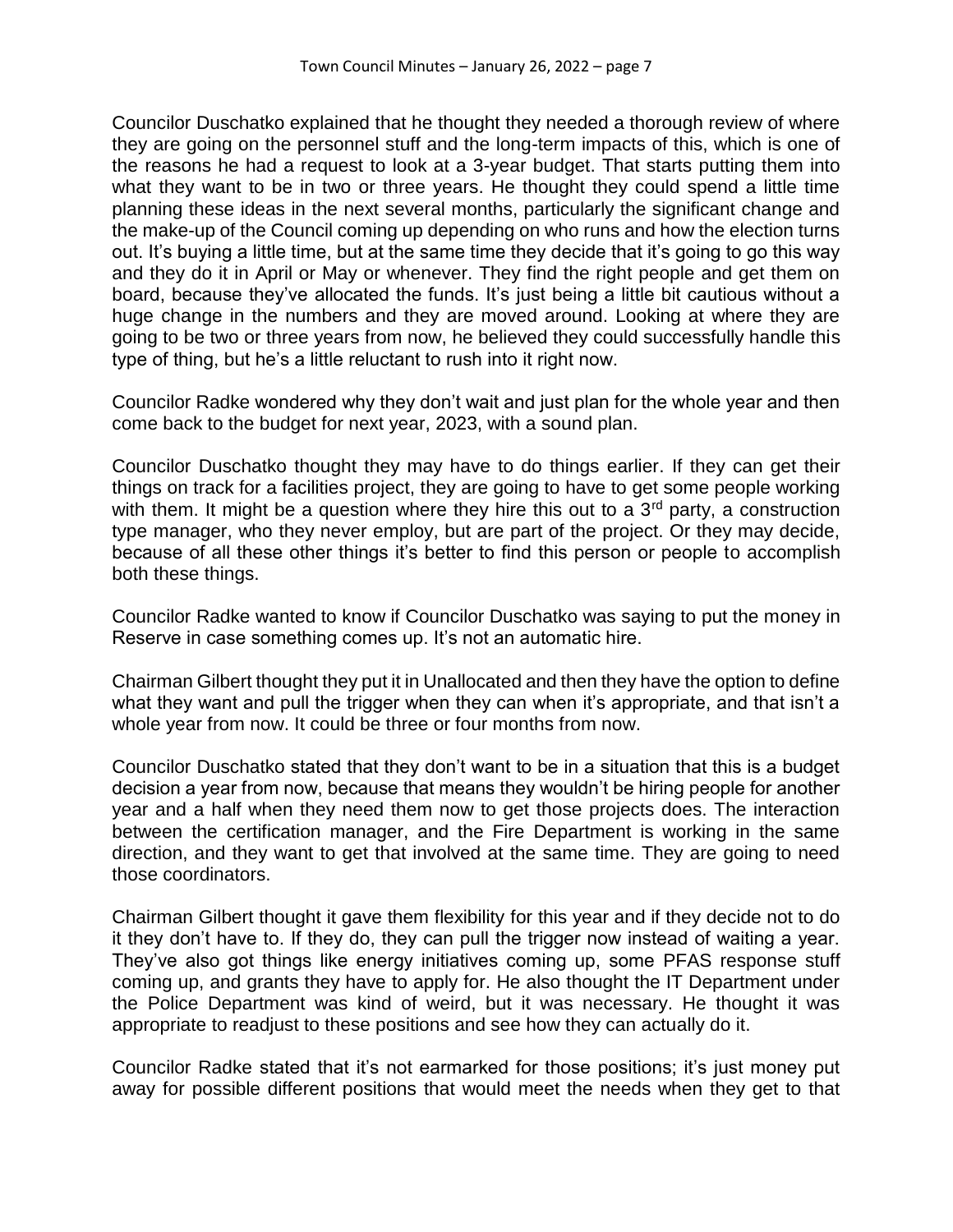point. If they end up getting a parcel of land and they start building, they have to get that ball rolling and clearly the Town Manager is going to need help, so they get a project manager and they use those funds to help with that. Chairman Gilbert stated that they are talking about hiring employees of the Town. A project manager is different.

Councilor Thomas stated that when the high school was built, Tim Mayes spent 75% of his time or more on the building itself. They had a project manager, but they also had an assistant superintendent. It's a big chunk of time. She didn't think they were putting money away for just a one-year; they hire someone until the building is designed and then they go their merry way. They are putting money away for a position that's somewhat defined and somewhat undefined. Councilor Duschatko stated that they are trying to better define it. Councilor Thomas stated that it is a position that they would add. Chairman Gilbert stated that in the future, more things are going to come up and that person would deal with them as they come up. They need to define it for the CALEA manager and the Director of Strategic Initiatives.

Mr. Sawyer stated that he thought the staff would take this as they are not approving the positions, but there is money available should they be able to convince them later in the year that they should fund those; the money would be available to do it, but they are not approving those positions as part of the budget. They would have to come back to the Council to move those unallocated funds into the appropriate wage and benefit lines in the future. Chairman Gilbert stated that it would be \$138k. Ms. Penny stated that they are effectively removing \$38k from the budget. The amount to be put into Unallocated Reserve would be \$138,247. Chairman Gilbert stated that's what they are adding to Unallocated Reserve, but they are taking away the \$38k out of the budget. Ms. Penny stated that the \$38k is .008 on the tax rate. Mr. Sawyer stated that it would reduce the tax rate by almost a penny. Councilor Carter stated that all of those unallocated funds are just used for personnel if they choose to use it. Mr. Sawyer stated that they completely at the discretion of the Council as to how they would use them for anything. This past year they had to use some Unallocated funds for a special election and PFAS remediation. Chairman Gilbert stated that it's really up to the Council what to do with Unallocated. They get control over what they want to do, but they are not going to just push it aside and not deal with it. They are going to look into these positions as they go along in the months and if they are ready to go, they go and they're not, they're not.

Councilor Carter stated that he would like to get to a certain number on the budget. The staff made great strides to get that number down. He was looking at where he would be comfortable with a tax rate for the taxpayers of Bedford. It sounds like there is support towards that Unallocated. It would come down to a motion to see where they go with that at least on those two positions.

Councilor Radke mentioned that in the line item they have a CALEA contractor and wanted to know how that was different from the CALEA manager that was being proposed. Mr. Sawyer stated that they use an outside service to work with the staff and make sure that everything is going to be able to be acceptable for accreditation. Councilor Radke wanted to know if they need both. Mr. Sawyer stated that's how they've been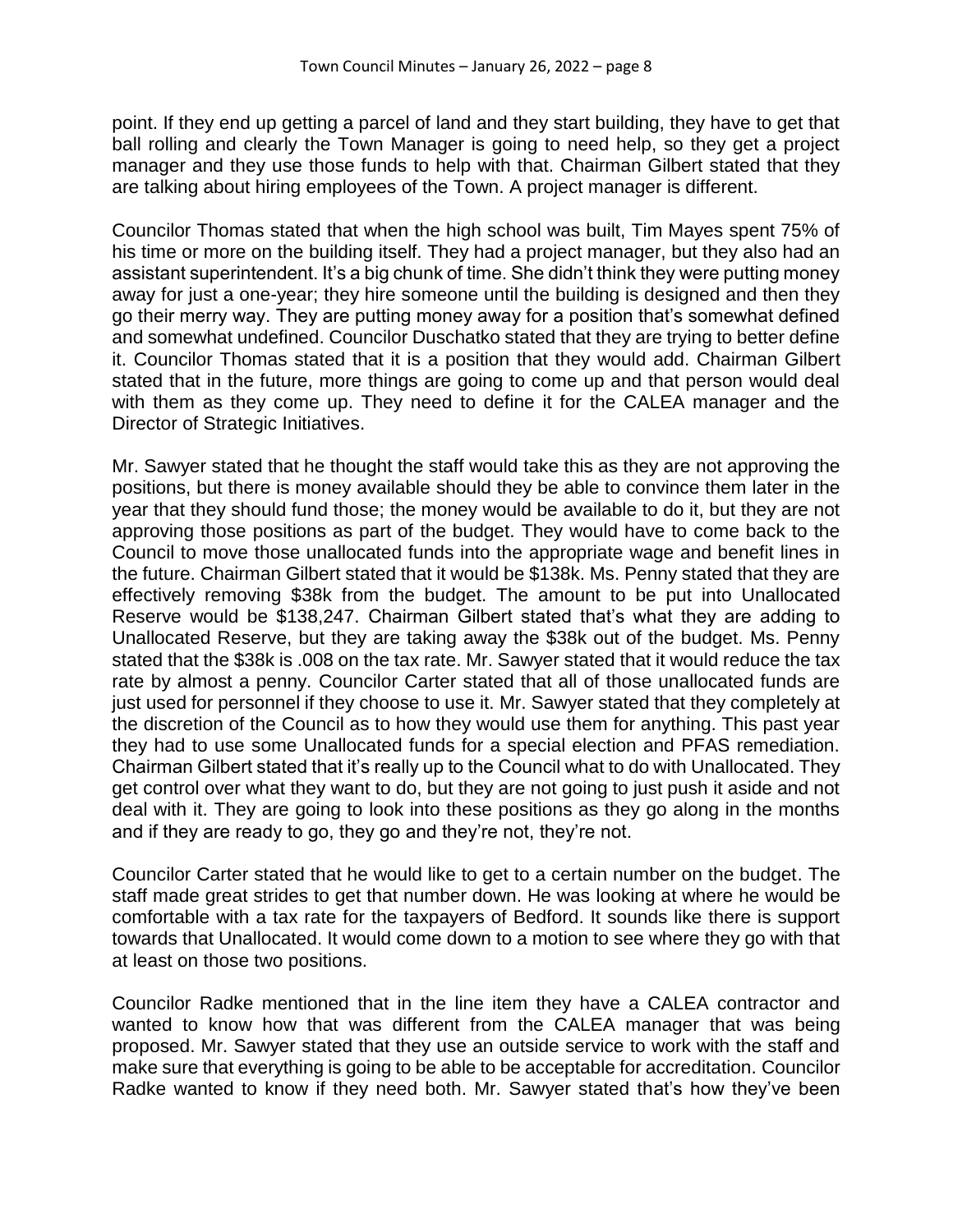progressing and that's how they believe they need to progress. They haven't had both, but they also haven't been able to get to accreditation. Councilor Radke wanted to know if the two of those positions would get them there. Mr. Sawyer stated that that was the plan. Mr. Sawyer stated that the consulting line in the budget is about \$10k. Councilor Radke wanted to know if they were duplicating efforts. Councilor Duschatko stated that he hoped they would find the right person and they wouldn't need the extra one. It's getting a little complicated to discuss at this level. Councilor Radke wanted to know how CALEA affected their insurance. Mr. Sawyer stated that it does affect their property and liability insurance with the carrier. They would be able to reduce their liability insurance. They indicated that as soon as they become accredited to let them know and they would be able to reduce their liability insurance by a certain percentage. Councilor Radke thought they needed to move in that direction. Her only concern was adding five positions all at once was a lot to take on. She liked Councilor Duschatko's idea now that she has absorbed it a little bit.

Chairman Gilbert polled the Council to see if any of them were in favor of the HR position and the response was no. Councilor Radke thought maybe it's something they could look at it next year.

Councilor Duschatko withdrew his motion.

**MOTION by Chairman Gilbert that the Bedford Town Council accept the Director of Strategic initiative and the CALEA Manager as Unallocated Reserve, move that to Unallocated Reserve, take away the \$38k of the building cost, and also approve the detective position and the two Firefighter positions and not the HR position. Seconded by Councilor Duschatko.**

Councilor Carter wanted to know if they were increasing the hours of the existing Deputy Town Clerk. Councilor Thomas stated that it was already in there. Chairman Gilbert stated that the position is there, but increasing the hours. Councilor Thomas stated that the increased hours are already in there; it's whether they want to reduce it back. Chairman Gilbert stated that he didn't want to add the reduction; leave it as it is. Ms. Penny stated that it would be a reduction of \$8,741. Councilor Radke stated that she said it was fine. Chairman Gilbert stated that they will do that too.

Amended motion:

**MOTION by Chairman Gilbert that the Bedford Town Council accept the Director of Strategic initiative and the CALEA Manager as Unallocated Reserve, move that to Unallocated Reserve, take away the \$38k of the building cost, and also approve the detective position and the two Firefighter positions and not approve the HR position and not approve the added money for the Town Clerk position. Seconded by Councilor Duschatko.**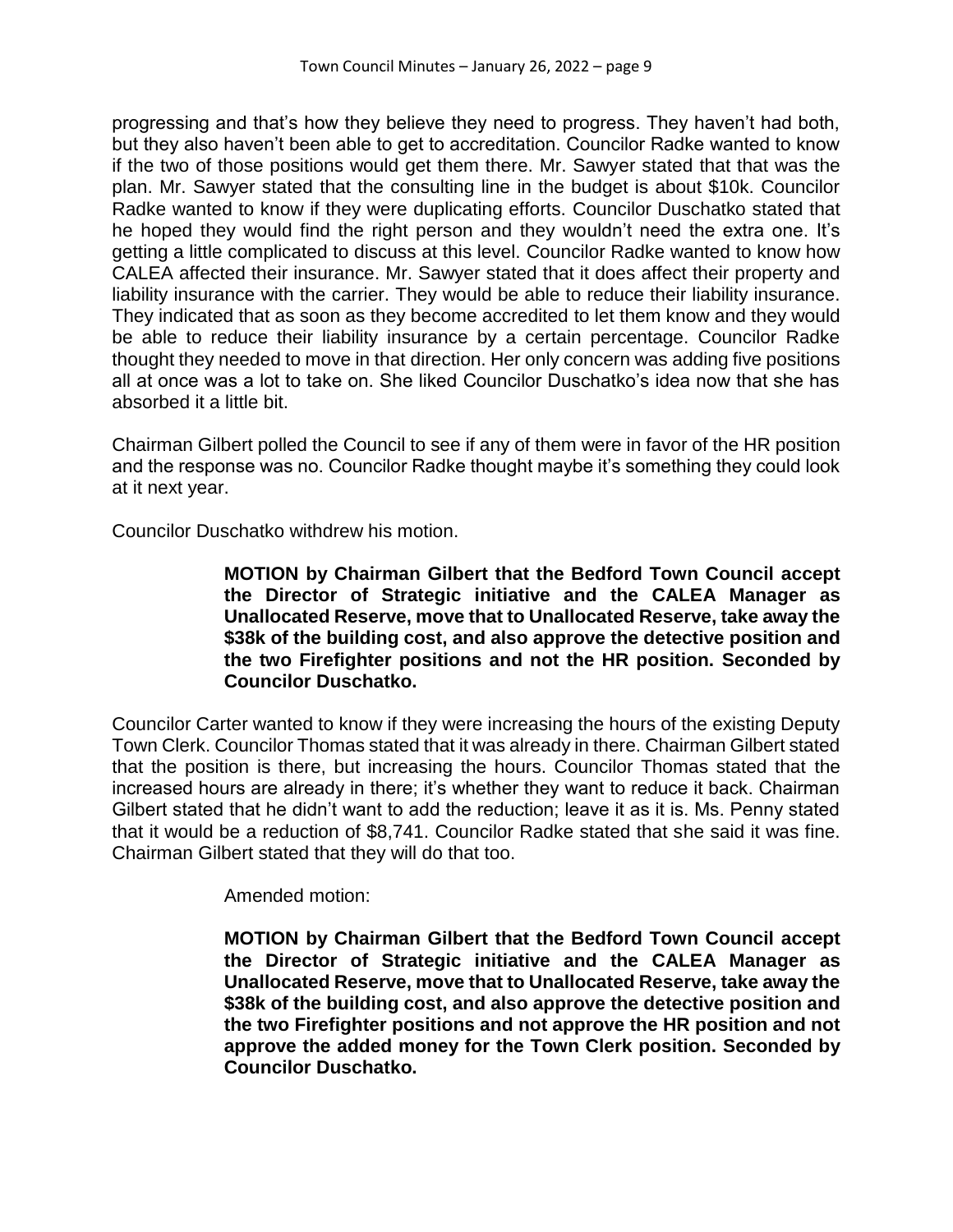Mr. Sawyer stated that the reductions are \$38k, \$19,312, and \$8,741.

**Vote taken – Motion Passed – 6-0.** 

**MOTION by Councilor Thomas that the Bedford Town Council amend the budget for the five items identified in the staff report dated January 19, 2022. Seconded by Councilor Radke. Vote taken – Motion Passed – 6-0.**

Mr. Sawyer stated that if Councilor Carter still wanted to get to \$4 they would still need to cut \$200k or add \$200k in revenue. Councilor Carter stated that the staff and Town Manager did a great job to get close to where he thought they should be and they are down to \$4.03.6. He was completely satisfied with that effort to get to that price point.

> **MOTION by Councilor Thomas that the Bedford Town Council move Article 3 the 2022 Capital Reserve Fund as presented forward to the Budgetary Town Meeting Scheduled for March 9, 2022 with a total appropriation of \$1,394,808. Seconded by Councilor Radke. Vote taken – Motion Passed – 6-0.**

Councilor Duschatko wanted to know if this was going to affect their calculation on Unallocated Reserves. Ms. Penny stated yes, Unassigned Fund Balance is a math problem. The denominator is their total appropriations for School, Town, County and they just had to increase the appropriations, so that's where she arrived at the 13.01%. Mr. Sawyer stated that the math problem changes with the School budget as well.

> **MOTION by Councilor Duschatko that the Bedford Town Council move Article 4 the 2022 operating budget as presented and amended forward to the Budgetary Town Meeting scheduled for March 9, 2022 in the following amounts:**

| <b>General Fund</b>         | \$34,035,818   |
|-----------------------------|----------------|
| <b>Recreation Day Camp</b>  | 82,569<br>S.   |
| <b>Bedford Comm. TV</b>     | 475,240<br>SS. |
| <b>Sewer Fund</b>           | \$2,260,164    |
| <b>Total Appropriations</b> | \$36,853,791   |

**Seconded by Councilor Thomas. Vote taken – Motion Passed – 6-0.**

## **5. NEW BUSINESS**

**a. Scheduling of a public hearing for consideration of the Hazard Mitigation Plan update**

Becky Hebert, Planning Director, stated that the Town's Hazard Mitigation Plan committee had been working on an update of Bedford's Hazard Mitigation Plan. The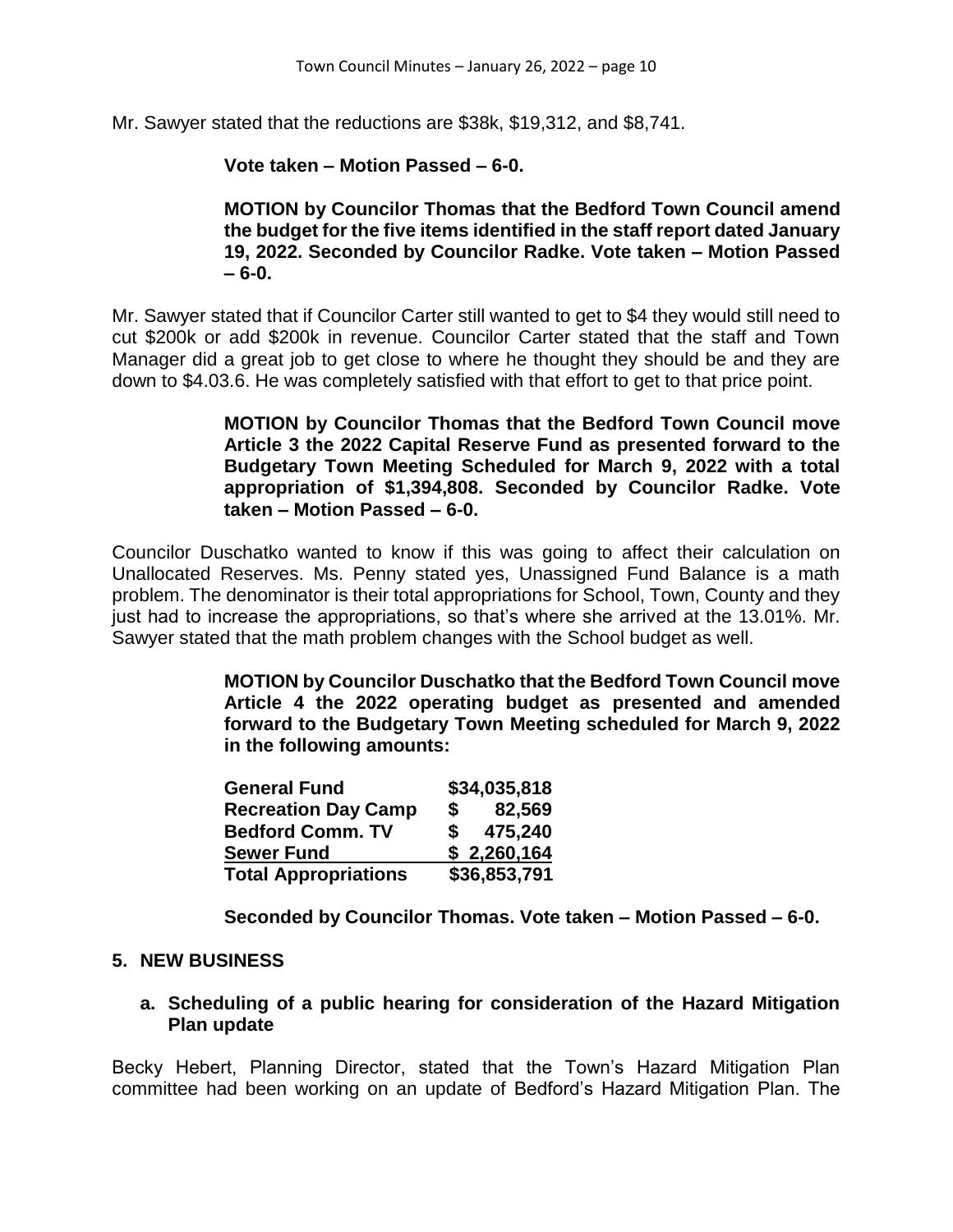Hazard Mitigation Plan was important, because it makes the community eligible for certain grant programs, FEMA grants and other Federal grants that may be needed if the Town were to respond to a hazardous event. The Plan update was funded through the NH Division of Homeland Security and Emergency Management. The money was provided to Southern NH Planning Commission who worked with the Hazard Mitigation Committee to prepare the report that was forwarded with the staff report. They recently received an email. Once the plan was completed, the Town needed to forward it to NH Division of Homeland Security and Emergency Management for their review and approval. At the end of December, they heard that the Plan was ready for adoption and the process for formerly adopting the Plan is a public hearing to be held by the Town Council.

## **MOTION by Councilor Radke that the Bedford Town Council schedule a public hearing for February 23, 2022 at 7:00 PM for consideration of adopting the 2021 Hazard Mitigation Plan Update. Seconded by Councilor Ricciardi. Vote taken – Motion Passed – 6-0.**

# **b. 2022 Roads Program update and award of contract extension**

Jeff Foote, Public Works Director and Jeanne Walker, Assistant Public Works Director and Town Engineer came forward.



Ms. Walker went through the Roads Program update: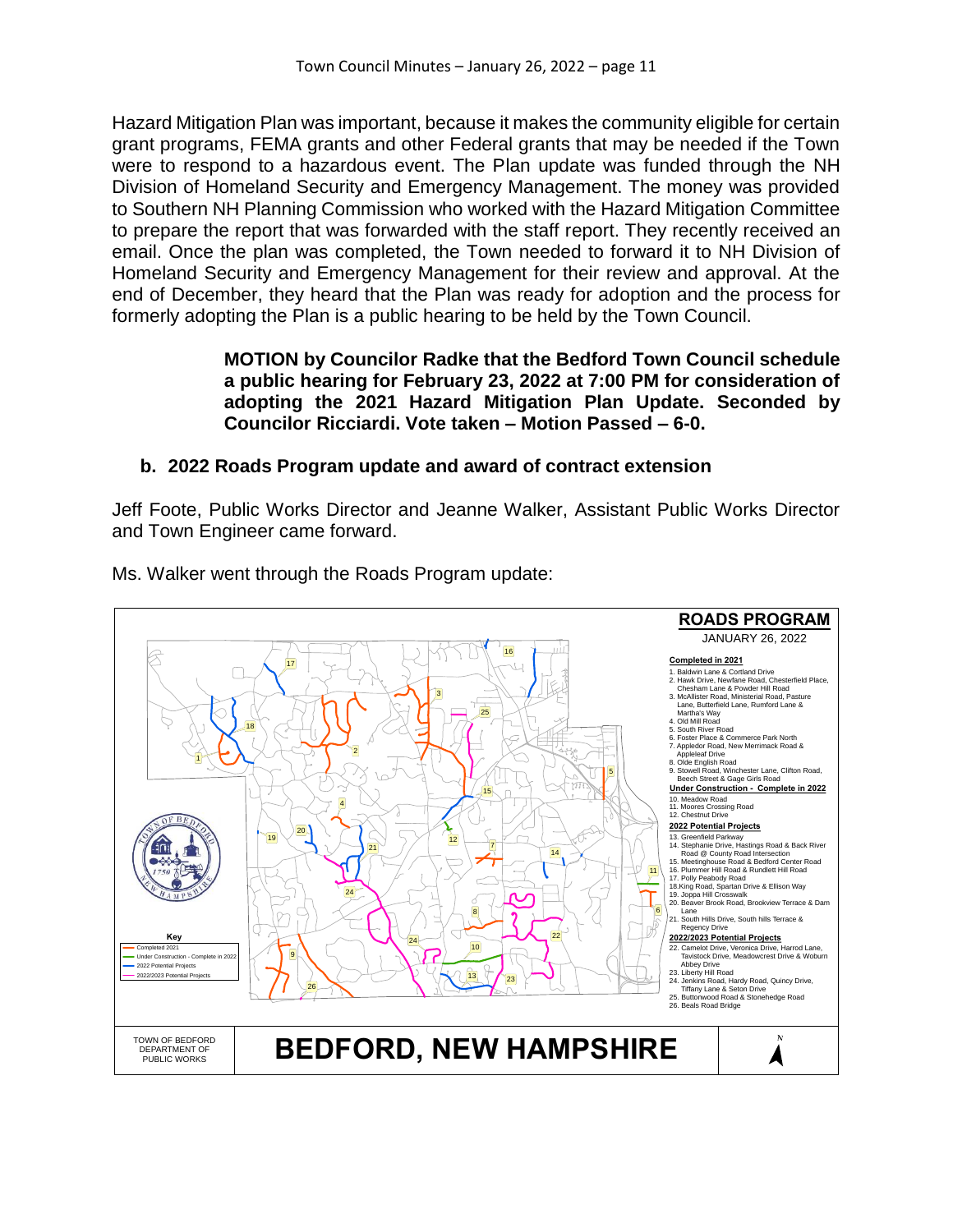Councilor Carter wanted to know if Beals Road bridge was a red listed bridge and Mr. Foote responded yes and stated that it has been for 8 or 9 years. Councilor Carter wanted to know if that was something that they would try to get some Federal funds to fix. Mr. Foote explained that 7 or 8 years ago the Town went through an exercise to improve the bridge. 80% of the improvements are in Bedford and 20% are in Merrimack. Bedford is prepared to move forward with their portion, but they haven't had any success getting Merrimack to contribute their share. It's been at a standstill for about 6 years. It's about a \$1.2m project and the State pays for 80% of it. The Town would be on the hook for about \$200k and Merrimack would be on the hook for about \$50k. They will reach out to them and see if it's something they can include in their budget. In July of this year it will be up for funding. Councilor Carter wanted to know the cost to do Polly Peabody and Mr. Foote thought it was about \$700k. They are moving towards eliminating gravel roads in Town to reduce maintenance. A paved road on that road in particular would be much better for the environment, because of sediment transport. Councilor Carter stated that the paving of Old Mill Road and Gage Girls Road was tremendous.

Chairman Gilbert stated that Polly Peabody was due to be paved and wanted to know how many roads were left that were unpaved. Mr. Foote stated that after this year they will have Holbrook Hill, Tinker Road and County Road West.

> **MOTION by Councilor thomas that the Bedford Town Council authorize the Town Manager or his representative to advance the engineering, permitting, and to acquire property easements necessary to advance the 2022 Roads Program as proposed utilizing previously authorized bond funds and the 2022 local roads budget by expanding the previously awarded bid contracts with Continental Paving Inc. of Londonderry, NH and Busby Construction of Atkinson, NH. Seconded by Councilor Carter. Vote taken – Motion Passed – 6-0.**

## **c. Award of bid (2) six wheel cab & chassis (dump trucks)**

Mr. Foote explained that this is an ongoing process. Each year they replace two of the six-wheelers. On January 5<sup>th</sup> and they opened the sealed bid. These are replacing trucks purchased in 2011 and 2013. The estimated trade-in value for the trucks is \$30k each. They are planning to advertise the two existing six-wheelers on Friday. There was one firm that submitted a bid for the six wheel cab & chassis from Allegiance Trucks of Manchester. The funding for the purchase would come from the 2021 unspent appropriations approved at the Town Council meeting on November 17, 2021.

Councilor Carter wanted to know if these were the same style trucks they have now and Mr. Foote responded yes.

Councilor Duschatko wanted to know if he could estimate the increased price of the used cab & chassis. Mr. Foote stated that they are trying to let that out immediately, because they believe they will have others who are interested in purchasing the used equipment now versus in the middle of the summer or next fall. He's hoping they will see an increase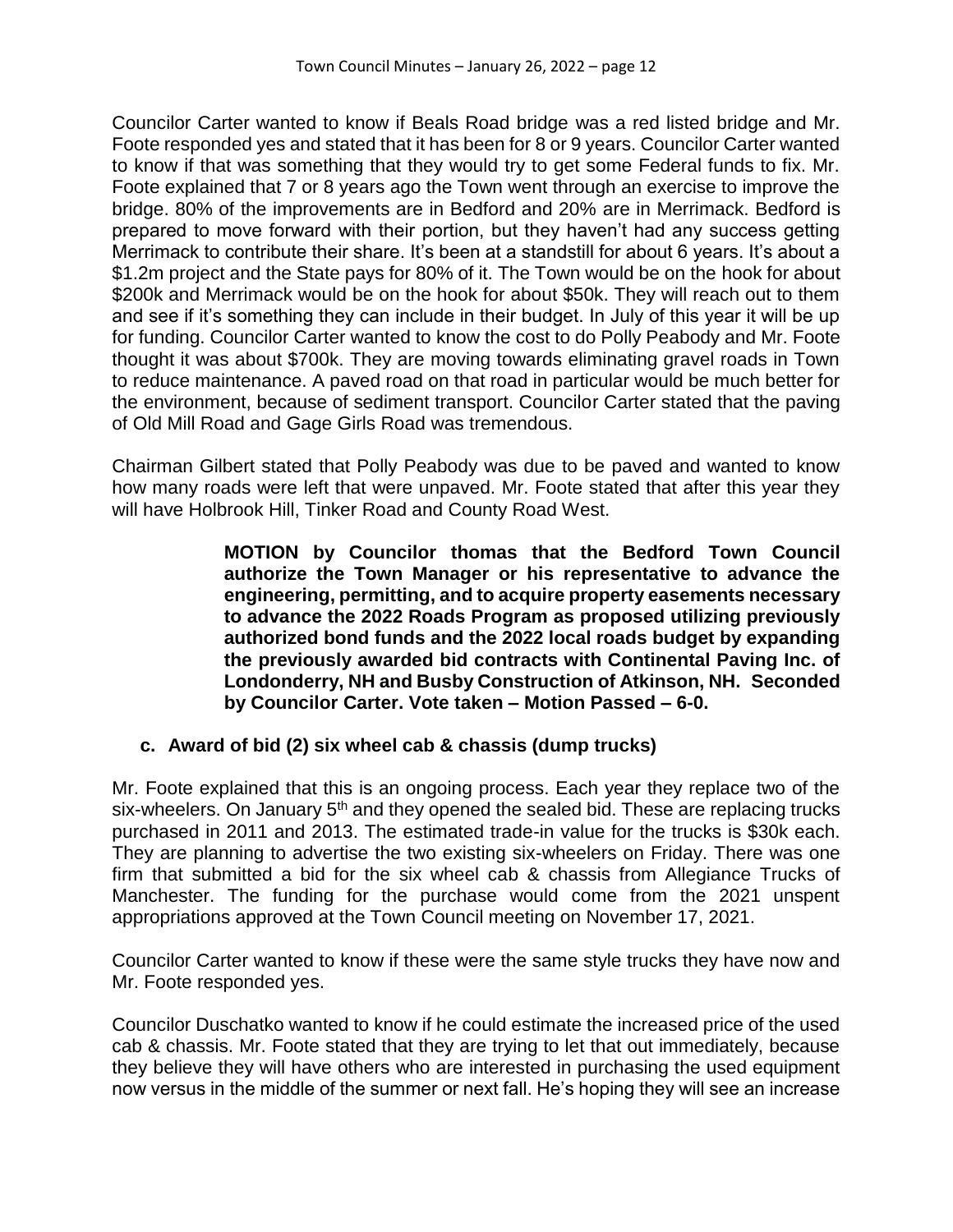in value when they sell. Councilor Duschatko wanted to know when they sell if it's complete or stripped and Mr. Foote stated that they don't disassemble it for sale.

> **MOTION by Councilor Ricciardi that the Bedford Town Council award Contract #19-2021 to Allegiance Trucks of Manchester, NH in the amount of \$200,000 and to authorize the Town Manager to execute the contract. Seconded by Councilor Carter. Vote taken – Motion Passed – 6-0.**

## **d. Award of bid (2) six wheel equipment**

Mr. Foote stated that they received two bids for the dump body, plow and sander. The lowest qualified bid was submitted by H.P. Fairfield of Hopkinton, NH for Tenco Industries Equipment. The purchase price does not reflect any resale value. The cost and funding would come from the use of 2021 unspent appropriations approved by the Town Council on November 17, 2021. He mentioned a newspaper article that stated, 'The Producer Price Index (PTI) for steel mill products increased by more than 120% in 2021.'

Councilor Carter wanted to know these are the same trucks that they bought last year and Mr. Foote stated that it's the exact same. Councilor Carter wanted to know if the equipment on the old truck fit on the new truck and Mr. Foote responded no. Councilor Carter wanted to know the difference between Tenco Equipment and Everest Equipment. Mr. Foote stated that they are owned by the same conglomerate.

> **MOTION by Councilor Radke that the Bedford Town Council award Contract #20-2021 to H. P. Fairfield of Hopkinton, NH in the amount of \$254,722 for two and to authorize the Town Manager to execute the contract. Seconded by Councilor Ricciardi. Vote taken – Motion Passed – 6-0.**

## **e. Award of bid (1) Mechanic service truck with plow**

Mr. Foote stated that this is for the replacement of the mechanic's truck, which is 19 years old. The replacement value on this is \$5k. Key Ford of York, Maine submitted a bid of \$100,289, which doesn't reflect the \$5k resale value of the existing truck. The cost and funding for this is proposed to come from the 2021 unspent appropriations that was approved by the Town Council on November 17, 2021 and an additional transfer within the Department of \$50,011 of unspent appropriations.

> **MOTION by Councilor Ricciardi that the Bedford Town Council award Contract #18-2021 to Key Ford of York, ME in the amount of \$100,289 and to authorize the Town Manager to execute the contract. Seconded by Councilor Thomas. Vote taken – Motion Passed – 6-0.**

**f. Action on request to release legal opinion regarding modifying the Town Charter**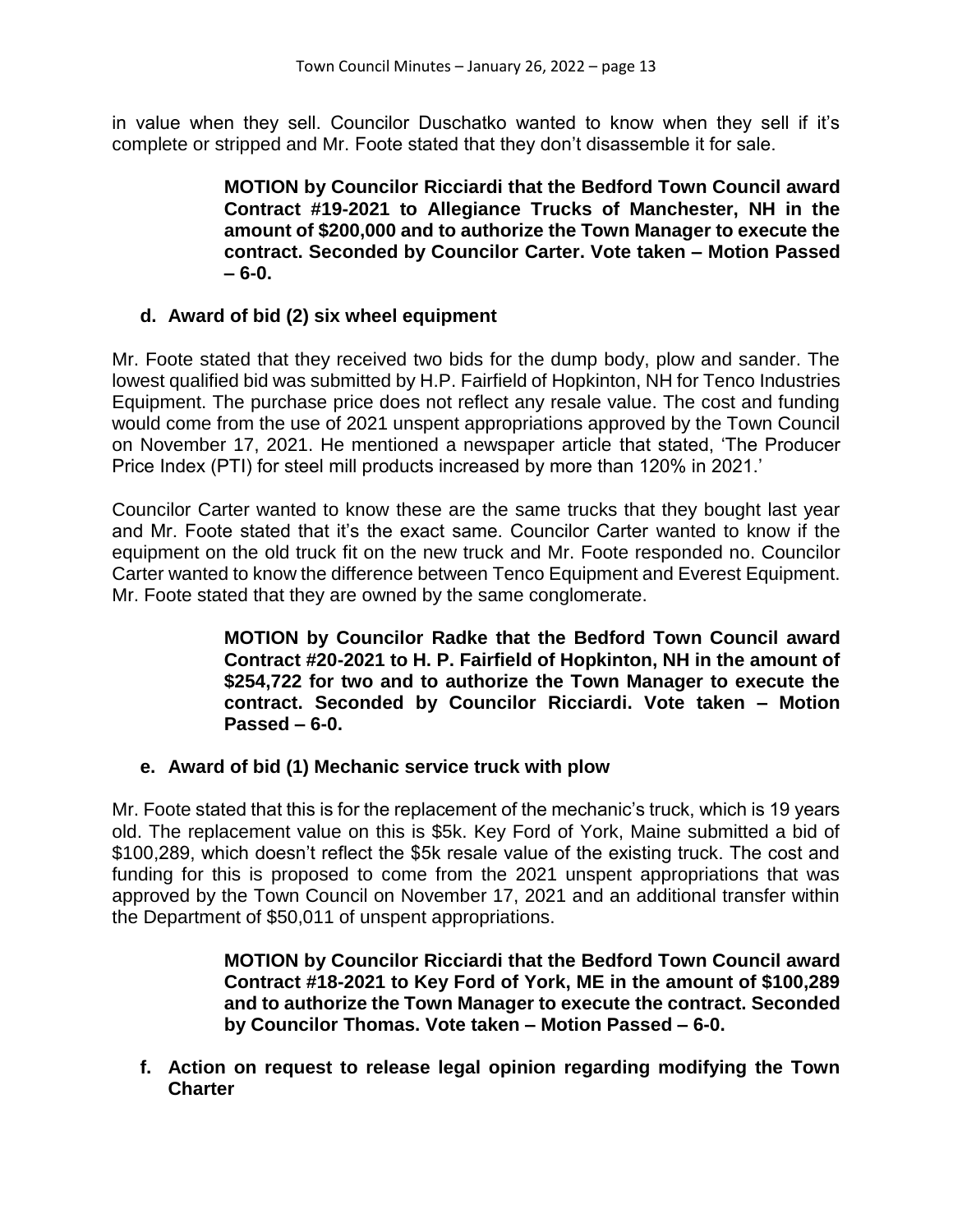Mr. Sawyer explained that communications between the Town attorney and the Council were considered not generally public information, but the Council has the ability to release that to the public if they so choose. There was request from a resident to release the opinion that the Town Council received from Upton & Hatfield on January 7, 2022. He didn't see anything in that particular opinion that would harm anyone or anything by its release. Councilor Carter wanted to know if there was anything that needed to be redacted and Mr. Sawyer responded no.

> **MOTION by Councilor Radke that the Bedford Town Council release the January 7, 2022 legal opinion from Upton & Hatfield regarding the Charter changes relative to an official ballot form of government. Seconded by Councilor Ricciardi. Vote taken – Motion Passed – 6-0.**

## **g. Appointment to the Highway Safety Committee**

Chairman Gilbert stated that long-time Highway Safety Committee regular member Madonna Lovett Repeta resigned from the Committee. A recommendation was put forward that they appoint Ken Peterson as a regular member with a term to expire in 2023. He's been on the Committee as an alternate and he has requested to be a full-time member. Chief Bryfonski sent a message recommending it. He's also a former Councilor.

## **MOTION by Councilor Carter that the Bedford Town Council appoint Ken Peterson as a regular member of the Highway Safety Committee with a term to expire in 2023. Seconded by Councilor Radke. Vote taken – Motion Passed – 6-0.**

## **h. Other New Business**

Mr. Sawyer explained that yesterday they received a letter from the Department of Environmental Services acknowledging that the two preliminary grant applications that they submitted last fall were accepted and are able to move on to what they consider a final application. The next level of applications is much more detailed and requires a lot more work. As part of that, the State requires that the governing body acknowledge that they will accept the grants if they are received. They included those grant amounts in the appropriations and revenues for the 2022 budget so they could spend the money if they get it. This is saying that they would formally accept it if they are awarded.

> **MOTION by Councilor Carter that the Bedford Town Council accept PRLF-14 Bedford Center Road Municipal Water Main Extension grant in the amount of \$1.5M and PRLF-15 Bedford Private Well Owner/Public Water Connections grant in the amount of \$1.4M and authorize the Town Manager to complete any necessary actions associated with the acceptance. Seconded by Councilor Radke. Vote taken – Motion Passed – 6-0.**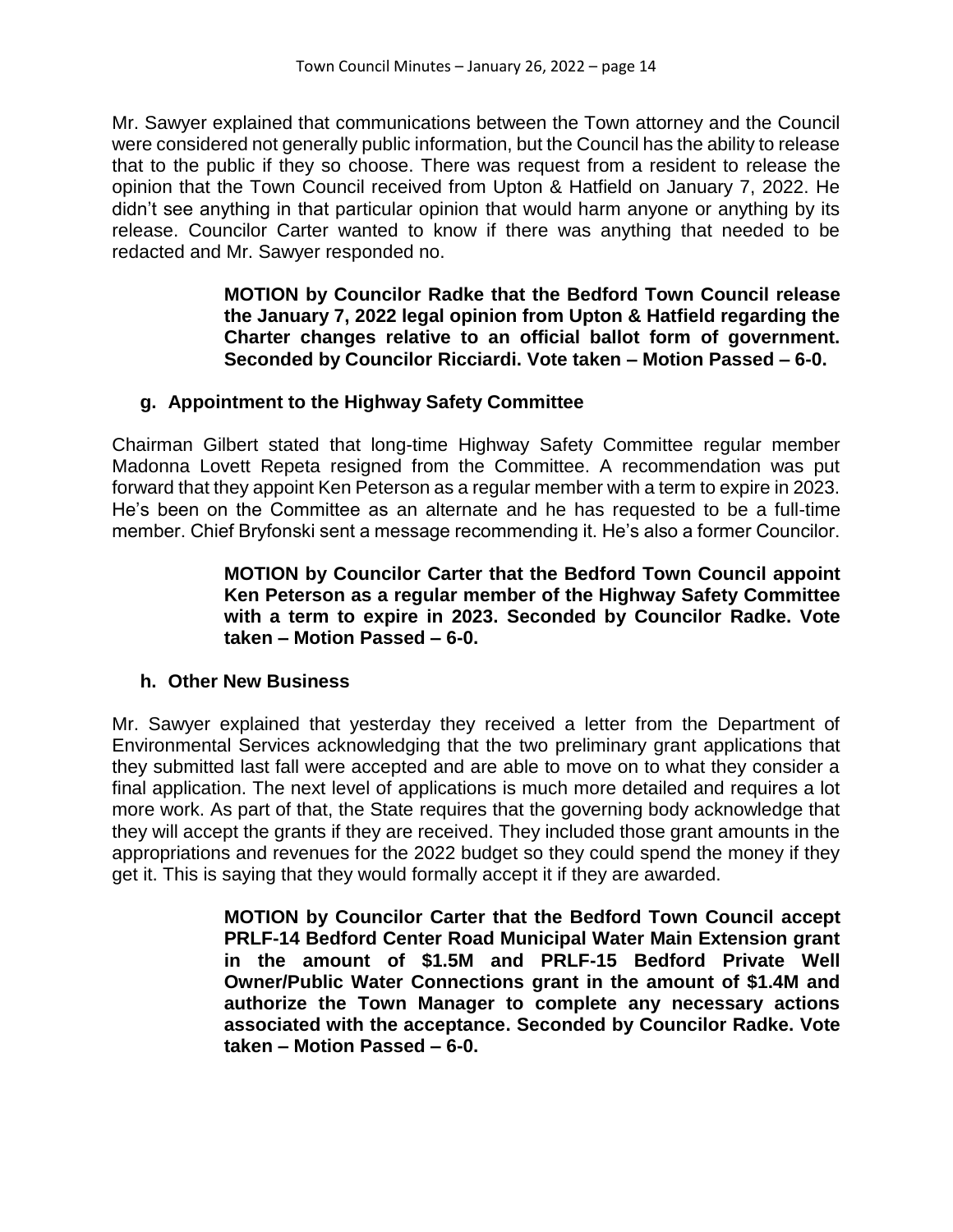#### **6. OLD BUSINESS**

**a. Other Old Business** – None

#### **7. APPROVAL OF MINUTES**

**a. Public Session – January 12, 2022**

**MOTION by Councilor Radke that the Bedford Town Council approve the minutes of the January 12, 2022 Public Session. Seconded by Councilor Carter. Vote taken – Motion Passed – 6-0.**

**b. Non-Public Session – January 12, 2022**

**MOTION by Councilor Carter that the Bedford Town Council approve the minutes of the January 12, 2022Non-Public Session. Seconded by Councilor Radke. Vote taken – Motion Passed – 5-0-1 (Thomas abstained).**

### **8. TOWN MANAGER REPORT**

- 1) PFAS Public Meeting regarding Cancer Concerns The Department of Health and Human Services has announced that they will conduct a public information meeting virtually on Thursday, January 27, 2022 at 6:30 PM, advanced registration is required at: [www.bit.ly/3tih5dT.](http://www.bit.ly/3tih5dT) This meeting is being conducted as a result of testing of those who have consumed water from the Merrimack Village Water District (MVD) having higher than average results for some cancers. In Bedford those in the areas in and around Greenfield Farms, Cabot Preserve, and Brick Mill Road are served by Pennichuck Water Works with the water coming from MVD. Anyone in these areas or who has a well impacted by PFAS should attend this meeting.
- 2) February  $2^{nd}$  at 6:30 PM PFAS Public Health Report Virtual Public Meeting. See Town website alert to register or watch the simulcast on BCTV Channel 16.
- 3) PFAS Contamination –If you have received a request for well testing from Golder Associates, sign the agreement and return the paperwork. Outside of the Saint-Gobain area of responsibility (generally north of Route 101) residents can request that their well water be tested by submitting an application through the NHDES website at: [https://www4.des.state.nh.us/nh-pfas-investigation/?page\\_id=307.](https://www4.des.state.nh.us/nh-pfas-investigation/?page_id=307) Our request for a grant to reimburse residents for treatment systems in this area is still under review by NHDES. We have been told we can move our grant request to extend the water main down Bedford Center Road to the next phase which requires a final application and information be submitted to NHDES for action. It is anticipated that if the grant is approved construction will start as soon as possible. There is also \$6,500 reimbursements for anyone in the Non-Saint Gobain area that exceeds PFAS limits and installs a point-of-entry treatment system or connects to public water. That should cover the cost for a vast majority of people who install point of entry treatment systems. The money hasn't been award to us and there is no reimbursement program yet, but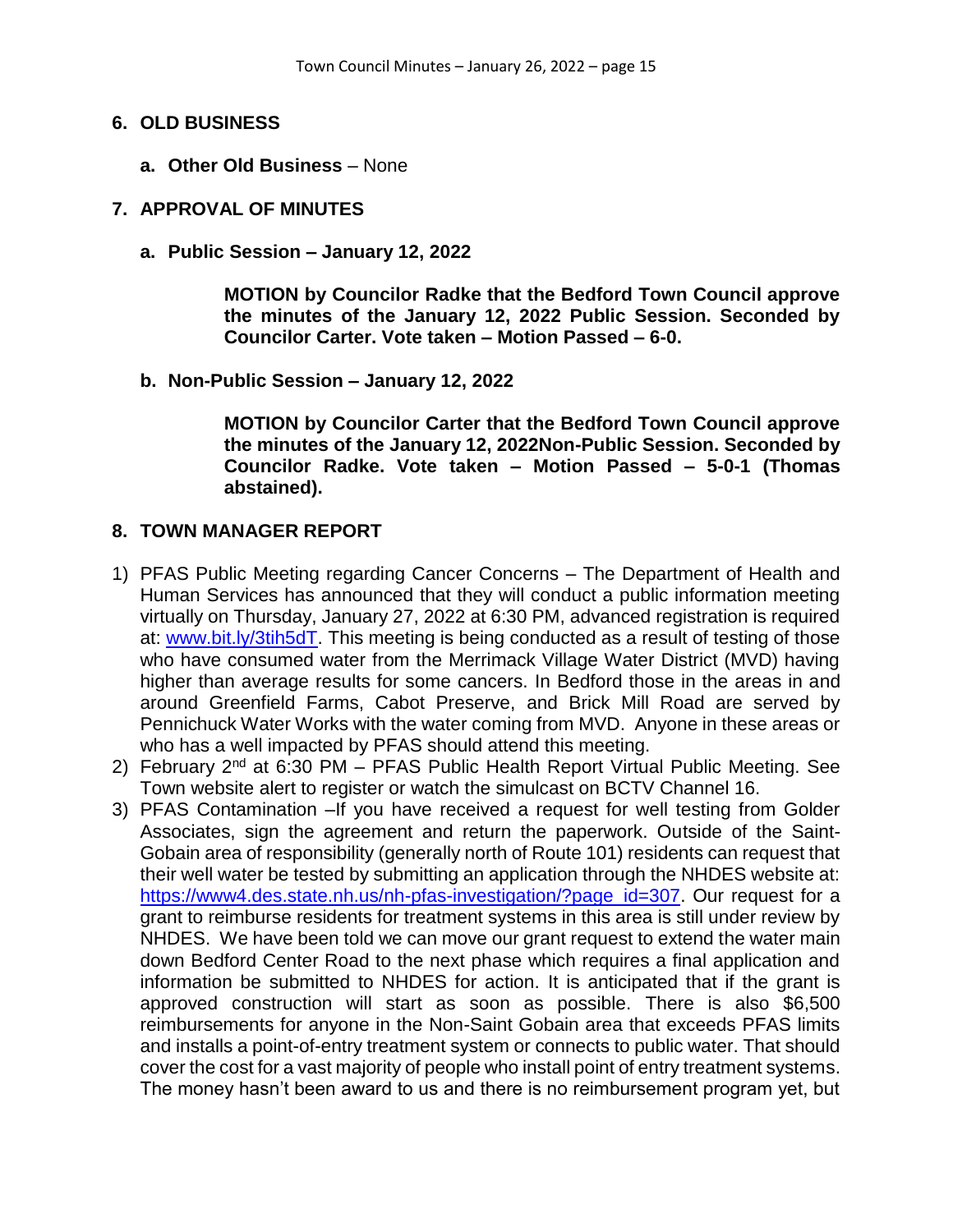stay tuned. It will probably be early summer before those reimbursement programs are fully approved and ready to be awarded. There will be an application process. You would have to show that you've had PFAS readings that exceed the limits and you have to provide your receipts for any work that you have done. The State will also be conducting a reimbursement of \$1,500 statewide in areas where there aren't responsible parties, so you wouldn't be able to get this if you are in the Saint Gobain area. You can only get either the \$1,500 or the \$6,500; you can't get both. The reimbursement application is not yet available and it will probably be May or June. PFAS Groundwater Contamination Grants – All still pending:

- \$1,500 State of NH
- \$6,500 Bedford
- \$1.5m Bedford Center Road water main extension
- 4) The registration period for open elected positions is January 19 January 28, 2022. Open Town Elected Positions:
	- Two Town Council positions (3-year terms)
	- One Town Council position (2-year term)
	- One Library Trustee (3-year term)
	- One Trustee of the Trust Fund (3-year term)
	- One Supervisor of the Checklist (6-year term)
	- One Town Moderator (2-year term)

Open School District Positions:

- One School Board position (3-year terms)
- One School District Moderator (3-year term)
- One School District Clerk (3-year term)
- One School District Treasurer (3-year term)

Any Bedford registered voter wishing to file for Office must do so by contacting Town Clerk Sally Kellar at 472-3550. The Town Clerk will be available during office hours at the Town Office Building, 24 North Amherst Road and until 5 PM on the last day of filing. As per RSA 669:19 candidates who file on the last day of the filing period shall do so in person before the Town Clerk.

- 5) Candidates Forum Hosted by the Bedford Men's Club
	- Town Council February  $10^{th} 7$  PM, BCTV
	- School Board February 16<sup>th</sup> 7 PM, BCTV
- 6) As a reminder political signs are not permitted in any traffic island or on any town owned land without approval of the Town Council.
- 7) COVID-19 Pandemic Bedford currently has 172 COVID-19 positive cases with significant spread occurring in the community. Bedford has had a total of 4,458 cases. 59.8% fully vaccinated Bedford and 65.6% with one dose. The Bedford Fire Department is providing free clinics for vaccinations on Wednesday February 2 & 9, from 3-7 PM for those eligible 5 years of age and older, first dose, second dose, or booster for Pfizer. Appointments are required and can be scheduled by emailing Elizabeth Duclos at [educlos@bedfordnh.org](mailto:educlos@bedfordnh.org) or 603-472-3219.
- 8) Family Snowman Challenge build a snowman in your own yard and submit a picture to the Recreation Department by January 31<sup>st</sup>. Be sure to challenge your friends and neighbors!
- 9) The Bedford Winter Parking Ban began on November 1<sup>st</sup>, which requires no parking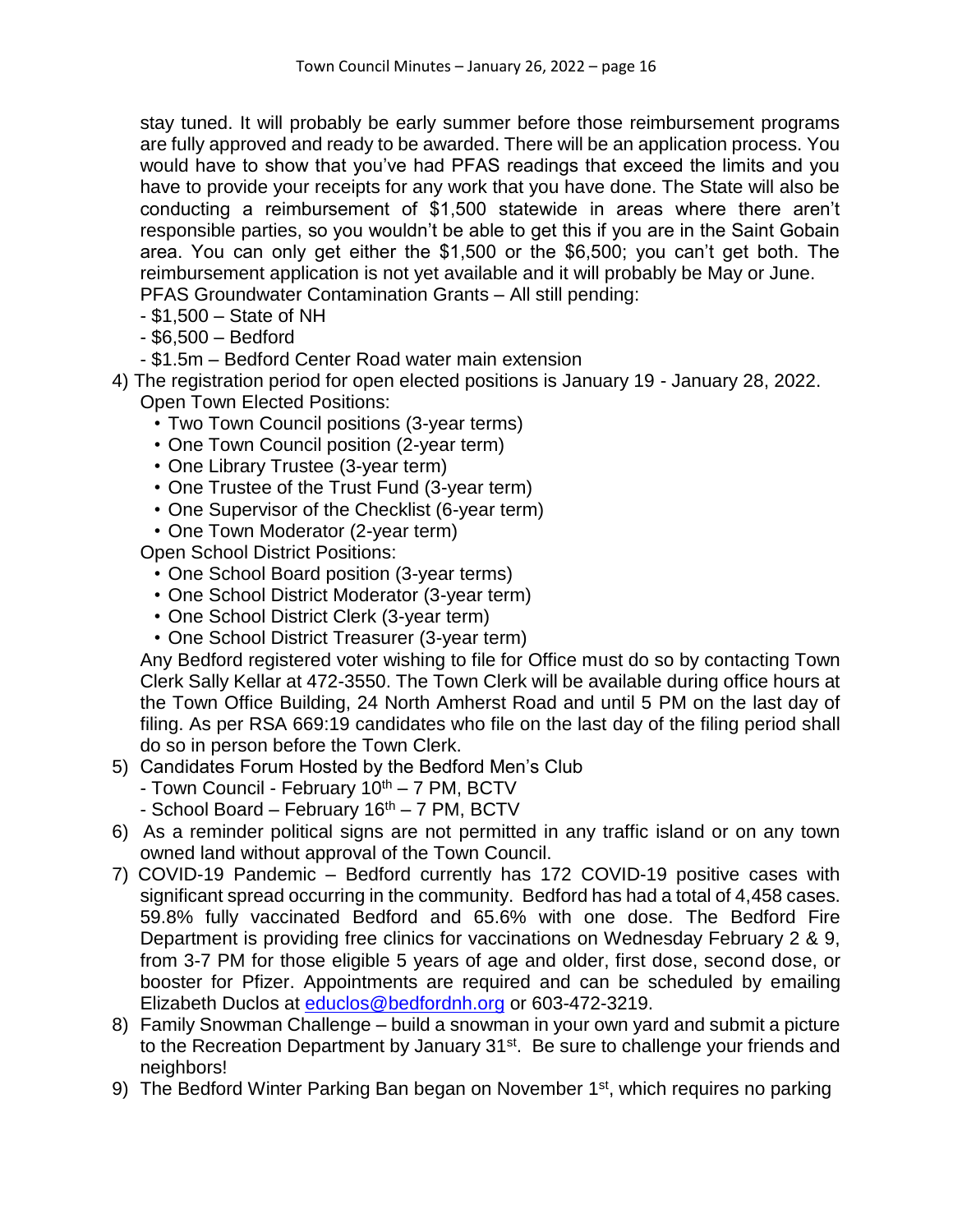on public roads between midnight and 8 AM.

- 10)The Bedford Recreation Department is again sponsoring the "Spread the Love" event February 1-12 where residents are encouraged to drop of jars of peanut butter, jelly, and or jam at the Recreation Department in the Town Office Building in support of the Bedford Community Food Pantry.
- 11)**February 9 – School System Deliberative Meeting, 7 PM, Bedford High School**
- 12)February 13 Cinema Sunday, "It happened One Night", 1:30-4:30 PM, Bedford Library. Please register in advance on the Library website.
- 13)February 21 The Town Office Building, Library, and Transfer Station will be closed for Presidents Day.
- 14)February 27 Concert & Cookies Series, 2:30 PM "Steve Blunt & Marty Kelly" at the Library. A kid's concert with music and readings. Please register in advance on the Library website.

Chairman Gilbert stated that they just had Golder on the property and there were eight or so tests. He wanted to know if it was going to work the same way if they have one of the eight or however many tests they do; would that trigger it. Mr. Sawyer stated that the Town and the State are working through what the parameters will be, but his expectation was that if you have exceedance of any one of the four regulated PFAS chemicals and you want to install a point-of-entry treatment system or connect to public water you would be able to be reimbursed. Chairman Gilbert confirmed that it's the State limit. Mr. Sawyer stated that it's the State regulated limits. It will be first come/first served; it's \$1.4m on the reimbursement program. Once the money is gone that would be the end of the program, but that is sufficient enough money to cover all of the known residents that have exceedance outside of the Saint Gobain area at this time.

Councilor Duschatko wanted to know if it covers anyone who may have a claim against the Merrimack Water District. Mr. Sawyer stated that everybody who receives Merrimack Village Water District water through Pennichuck in Bedford would be part of the Saint Gobain responsibility area, so they would not be eligible for any grants or reimbursements from the State or from the Town.

# **9. COUNCILOR COMMENTS AND COMMITTEE UPDATES**

Councilor Radke wished all the candidates that are running in any elected office the best of luck.

Councilor Carter stated that at the Conservation Commission meeting, they had two Dredge & Fill applications. One for the Carnevale Spa Associates on Olde Bedford Way. The other one was a NH DOT project to rehabilitate the Bowman Brook culvert underneath 114. The Conservation Commission is conducting a logo contest going on until March 6<sup>th</sup>. They are going to be working on conservation area monitoring, naming some of the conservation areas, especially with the recent purchase of the Marston property. Other business was the blazing of some conservation lands. CUB day is April 16th, 9-1. They are going to be going through a Big Tree Program. It's going to be on Saturday, March 19<sup>th</sup>. You can register through the Library. It's going to be an introduction